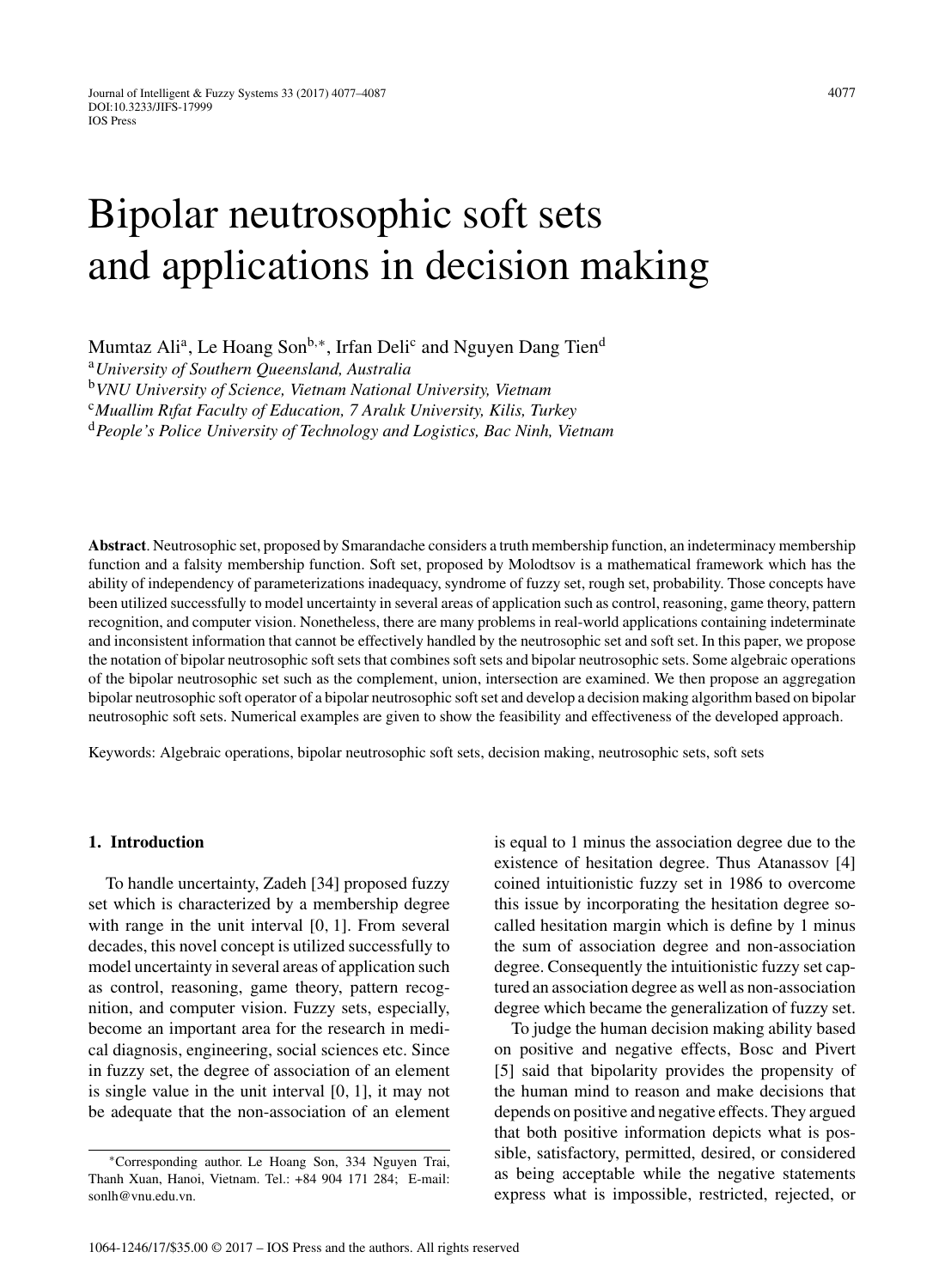forbidden and negativity of choices correspond to constraints, since they particularize that what kind of values or objects have to be rejected (i.e., those that do not satisfy the constraints or totally opposite), whereas positive preferences correspond to wishes, as they specify which objects are more desirable than others (i.e., satisfy user wishes) without rejecting those that do not meet the wishes. To utilize this idea, Lee [24, 25] defined bipolar fuzzy sets which generalizes the concept fuzzy sets. Kang and Kang [23] applied the bipolar fuzzy set theory to sub-semigroups with operators in semigroups.

Smarandache [32] in 1998, introduced neutrosophic set and neutrosophic logic by considering a truth membership function, an indeterminacy membership function and a falsity membership function. Neutrosophic set has the ability to generalize classical sets, fuzzy sets, intuitionistic fuzzy sets. Smarandache [32] and Wang et al. [33] further developed single valued neutrosophic sets in order to use them in an easy way in scientific and engineering fields. Then, Deli et al. [16] developed bipolar neutrosophic sets and study their application in decicion making. Ali et al. [2] proposed neutrosophic cubic set with application in pattern recognition. Broumi et al. [36, 37] introduced Bipolar Single Valued Neutrosophic Graph theory and its Shortest Path problem. Recently, Ali and Smarandache [1] define complex neutrosophic set to represent the uncertain. Some more literature on neutrosophic set and applications can be found in [7, 8, 17–20, 38–58].

Molodtsov [29] proposed soft set to handle uncertainty in a parameterized way. Soft set is a mathematical framework which has the ability of independency of parameterizations inadequacy, syndrome of fuzzy set, rough set, probability etc.. Soft set applied successfully in several fields to tackle the issues and problems such as smoothness of functions, game theory, operation reaserch, Riemann integration, Perron integration, and probability. Also, Karaaslan and Karatas [22] Aslam et al. [3] studied bipolar soft sets and bipolar fuzzy soft sets, respectively. A huge amount of research work on soft set theory can be seen in [9–12, 14, 21, 26, 30]. Also, some authors studied concept of neutrosophic soft set in [6, 13, 15, 27, 28].

This paper is dedicated to propose bipolar neutrosophic set which is a hybrid structure of soft set and bipolar neutrosophic set. Firstly, we introduce the bipolar neutrosophic soft set and discuss some basic properties with illustrative examples adopting from Kang and Kang [23]. Then, we study some algebraic

operations of the bipolar neutrosophic set such as the complement, union, intersection etc. We then propose an aggregation bipolar neutrosophic soft operator of a bipolar neutrosophic soft set and develop a decision making algorithm based on bipolar neutrosophic soft sets. Numerical examples are given to show the feasibility and effectiveness of the developed approach.

The organization of this paper is as follows. In Section 1, we presented the relevant literature review. Section 2 is dedicated to the fundamental concepts. In Section 3, bipolar neutrosophic set has been presented. We also studied core properties in the same section. Section 4 is about aggregation bipolar neutrosophic soft operator of a bipolar neutrosophic soft set. In this section the proposed algorithm based on aggregation bipolar neutrosophic soft operator of a bipolar neutrosophic soft set is presented with a numerical example. Conclusion is given in Section 5.

#### **2. Preliminary**

In this section, we give the basic definitions and results of neutrosophic set theory [32], soft set theory [29], neutrosophic soft set theory [13], bipolar fuzzy set [24], bipolar fuzzy soft set [3] and bipolar neutrosophic set [16] that are useful for subsequent discussions.

**Definition 1.** [32] Let *U* be a universe. A neutrosophic sets  $(NS)$  *K* in *U* is characterized by a truth-membership function  $T_K$ , an indeterminacymembership function  $I_K$  and a falsity-membership function  $F_K$ .  $T_K(x)$ ;  $I_K(x)$  and  $F_K(x)$  are real standard or non-standard elements of ]0−, 1+[*.* It can be written as:

$$
K = \{ \langle x, (T_K(x), I_K(x), F_K(x)) \rangle : x \in U, T_K(x), I_K(x), F_K(x) \in ][0, 1[+] \}.
$$

There is no restriction on the sum of  $T_K(x)$ ,  $I_K(x)$ and  $F_K(x)$ , so  $0^- \le T_K(x) + I_K(x) + F_K(x) \le 3^+$ .

**Definition 2.**[33] Let *E* be a universe. A single valued neutrosophic sets (SVNS) A, which can be used in real scientific and engineering applications, in *E* is characterized by a truth-membership function  $T_A$ , a indeterminacy-membership function  $I_A$  and a falsitymembership function  $F_A$ .  $T_A(x)$ ,  $I_A(x)$  and  $F_A(x)$  are real standard elements of [0*,* 1]. It can be written as

$$
A = \{ \langle x, (T_A(x), I_A(x), F_A(x)) \rangle : x \in E, T_A(x), I_A(x), F_A(x) \in [0, 1] \}.
$$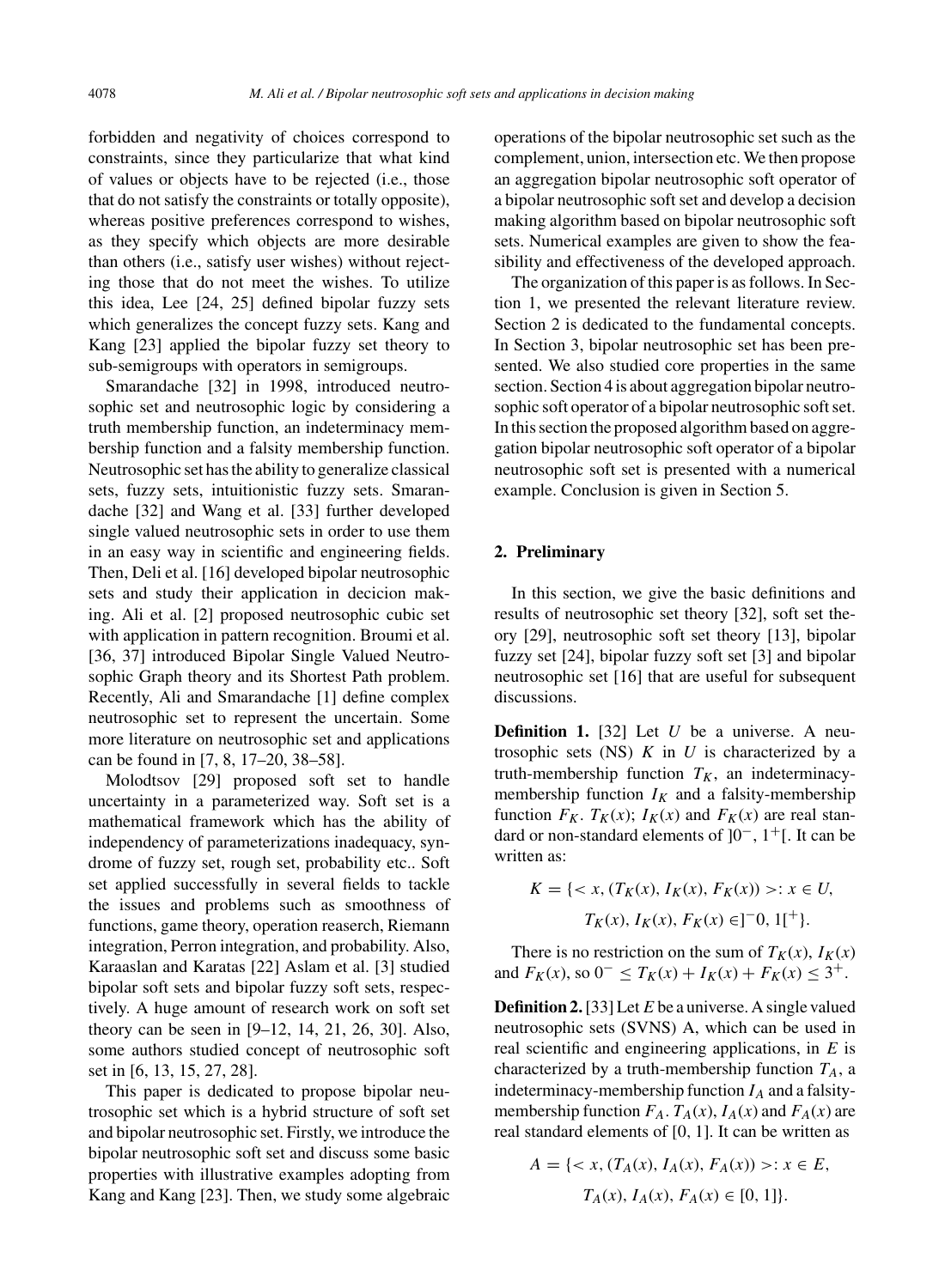**Definition 3.** [29] Let *U* be a universe, *E* be a set of parameters that describe the elements of *U*, and  $A \subseteq E$ . Then, a soft set  $F_A$  over *U* is a set defined by a set valued function  $f_A$  representing a mapping

$$
f_A: E \to P(U) \text{ s.t } f_A(x) = \emptyset \text{ if } x \in E - A \quad (1)
$$

where  $f_A$  is called approximate function of the soft set  $F_A$ . In other words, the soft set is a parameterized family of subsets of the set *U*, and therefore it can be written a set of ordered pairs

$$
F_A = \{(x, f_A(x)) : x \in E, f_A(x) = \emptyset \text{ if } x \in E - A\}
$$

**Definition 4.** [13] Let *U* be a universe,  $N(U)$  be the set of all neutrosophic sets on *U*, *E* be a set of parameters that are describing the elements of *U*. Then, a neutrosophic soft set *N* over *U* is a set defined by a set valued function  $f_N$  representing a mapping

$$
f_N: E \to N(U)
$$

where  $f_N$  is called an approximate function of the neutrosophic soft set *N*. For  $x \in E$ , the set  $f_N(x)$  is called *x*-approximation of the neutrosophic soft set *N* which may be arbitrary, some of them may be empty and some may have a nonempty intersection. In other words, the neutrosophic soft set is a parameterized family of some elements of the set *N*(*U*), and therefore it can be written a set of ordered pairs,

$$
N = \{(x, \{< u, T_{f_N(x)}(u), I_{f_N(x)}(u),\n\}F_{f_N(x)}(u) > : x \in U\} : x \in E\}
$$

where

$$
T_{f_N(x)}(u),\,I_{f_N(x)}(u),\,F_{f_N(x)}(u)\in[0,\,1].
$$

**Definition 5.** [13] Let *N*<sup>1</sup> and *N*<sup>2</sup> be two neutrosophic soft sets over neutrosophic soft universes (*U, A*) and (*U, B*), respectively.

- 1.  $N_1$  is said to be neutrosophic soft subset of *N*<sub>2</sub> if  $A \subseteq B$  and  $T_{f_{N_1(x)}}(u) \le T_{f_{N_2(x)}}(u)$ ,  $I_{f_{N_1(x)}}(u) \leq I_{f_{N_2(x)}}(u), \ \ F_{f_{N_1(x)}}(u) \geq F_{f_{N_2(x)}}(u),$  $\forall x \in A, u \in U$ .
- 2.  $N_1$  and  $N_2$  are said to be equal if  $N_1$  neutrosophic soft subset of  $N_2$  and  $N_2$  neutrosophic soft subset of  $N_2$ .

**Definition 6.** [13] Let  $N_1$  and  $N_2$  be two neutrosophic soft sets. Then,

1. The complement of a neutrosophic soft set *N*<sup>1</sup> denoted by  $N_1^c$  and is defined by

$$
N_1^c = \{ (x, \{ < u, F_{f_{N_1(x)}}(u), 1 - I_{f_{N_1(x)}}(u),
$$
  

$$
T_{f_{N_1(x)}}(u) > : x \in U \} : x \in E \}
$$

2. The union of  $N_1$  and  $N_2$  is denoted by  $N_3 =$  $N_1\tilde{\cup}N_2$  and is defined by

$$
N_3 = \{ (x, \{ < u, T_{f_{N_3(x)}}(u), I_{f_{N_3(x)}}(u),
$$
\n
$$
F_{f_{N_3(x)}}(u) > : x \in U \} : x \in E \}
$$

where

$$
T_{f_{N_3(x)}}(u) = max(T_{f_{N_1(x)}}(u), T_{f_{N_2(x)}}(u)),
$$
  
\n
$$
I_{f_{N_3(x)}}(u) = min(I_{f_{N_1(x)}}(u), I_{f_{N_2(x)}}(u)),
$$
  
\n
$$
F_{f_{N_3(x)}}(u) = min(F_{f_{N_1(x)}}(u), F_{f_{N_2(x)}}(u)).
$$

3. The intersection of  $N_1$  and  $N_2$  is denoted by  $N_4 = N_1 \tilde{\cap} N_2$  and is defined by

$$
N_4 = \{ (x, \{ < u, T_{f_{N_4(x)}}(u), I_{f_{N_4(x)}}(u),
$$
\n
$$
F_{f_{N_4(x)}}(u) > : x \in U \} : x \in E \}
$$

where

$$
T_{f_{N_4(x)}}(u) = min(T_{f_{N_1(x)}}(u), T_{f_{N_2(x)}}(u)),
$$
  
\n
$$
I_{f_{N_4(x)}}(u) = max(I_{f_{N_1(x)}}(u), I_{f_{N_2(x)}}(u)),
$$
  
\n
$$
F_{f_{N_4(x)}}(u) = max(F_{f_{N_1(x)}}(u), F_{f_{N_2(x)}}(u)).
$$

**Definition 7.** [24] Let *U* be a universe. A bipolar fuzzy set  $\Lambda$  in *U* is defined as;

$$
\Lambda = \{(u, T^+(u), T^-(u)) : u \in U\}
$$

where  $T^+ \rightarrow [0, 1]$  and  $T^- \rightarrow [-1, 0]$ . The positive membership degree  $T^+(u)$ , denotes the truth membership corresponding to a bipolar fuzzy set  $\Lambda$ and the negative membership degree  $T^-(u)$  denotes the truth membership of an element  $u \in U$  to some implicit counter-property corresponding to a bipolarfuzzy set  $\Lambda$ .

**Definition 8.** [3] Let *U* be a universe and *E* be a set of parameters that are describing the elements of *U*. A bipolar fuzzy soft set  $\Theta$  in *U* is defined as;

$$
\Theta = \{ (e, \{ (u, T^+(u), T^-(u)) : u \in U \}) : e \in E \}
$$

where  $T^+ \rightarrow [0, 1]$  and  $T^- \rightarrow [-1, 0]$ . The positive membership degree  $T^+(u)$ , denotes the truth membership corresponding to a bipolar fuzzy soft set  $\Theta$ and the negative membership degree  $T^-(u)$  denotes the truth membership of an element  $u \in U$  to some implicit counter-property corresponding to a bipolar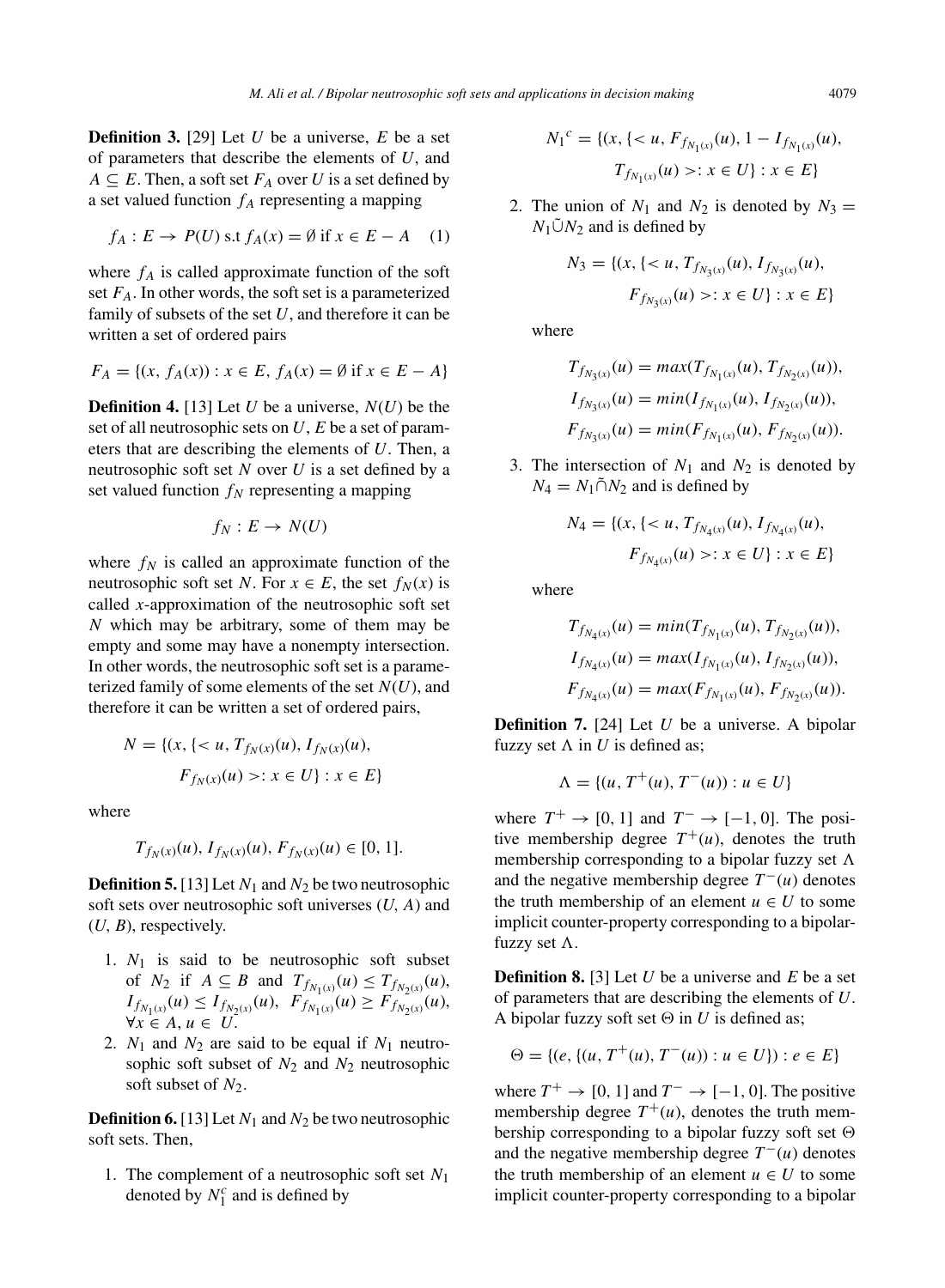fuzzy soft set  $\Theta$ .

**Definition 9.** [16] Let *U* be a universe. A bipolar neutrosophic set A in *U* is defined as;

$$
\mathbb{A} = \{ (u, T^+(u), I^+(u), F^+(u),
$$
  

$$
T^-(u), I^-(u), F^-(u)) : u \in U \}
$$

where  $T^+$ ,  $I^+$ ,  $F^+$  → [0, 1] and  $T^-$ ,  $I^-$ ,  $F^-$  →  $[-1, 0]$ . The positive membership degree  $T^+(u)$ ,  $I^+(u)$ ,  $F^+(u)$ , denotes the truth membership, indeterminate membership and false membership of an element corresponding to a bipolar neutrosophic set A and the negative membership degree  $T^-(u)$ ,  $I^-(u)$ ,  $F^-(u)$  denotes the truth membership, indeterminate membership and false membership of an element  $u \in U$  to some implicit counter-property corresponding to a bipolar neutrosophic set A.

## **3. Bipolar neutrosophic soft sets**

In this section, we propose the concept of neutrosophic soft sets and their operations.

**Definition 10.** Let *U* be a universe and *E* be a set of parameters that are describing the elements of *U*. A bipolar neutrosophic soft set  $\mathbb B$  in  $U$  is defined as;

$$
\mathbb{B} = \{ (e, \{ (u, T^+(u), I^+(u), F^+(u), T^-(u),
$$
  

$$
I^-(u), F^-(u)) : u \in U \} ) : e \in E \}
$$

where  $T^+$ ,  $I^+$ ,  $F^+$   $\rightarrow$  [0, 1] and  $T^-$ ,  $I^-$ ,  $F^ \rightarrow$  $[-1, 0]$ . The positive membership degree  $T^+(u)$ ,  $I^+(u)$ ,  $F^+(u)$ , denotes the truth membership, indeterminate membership and false membership of an element corresponding to a bipolar neutrosophic soft set  $\mathbb B$  and the negative membership degree  $T^-(u)$ ,  $I^-(u)$ ,  $F^-(u)$  denotes the truth membership, indeterminate membership and false membership of an element  $u \in U$  to some implicit counter-property corresponding to a bipolar neutrosophic soft set B.

**Example 1.** Let  $U = \{u_1, u_2, u_3\}, E = \{e_1, e_2\}.$ Then, bipolar neutrosophic soft set  $\mathbb{B}_1$  and  $\mathbb{B}_2$  over *U* is given as, respectively;

$$
\mathbb{B}_1 = \{ (e_1, \{ (u_1, 0.5, 0.8, 0.1, -0.5, -0.7, -0.2), (u_2, 0.6, 0.8, 0.7, -0.5, -0.7, -0.2), (u_3, 0.6, 0.8, 0.1, -0.5, -0.8, -0.8) \},\
$$

$$
(e_2, \{ (u_1, 0.8, 0.8, 0.7, -0.5, -0.7, -0.2), (u_2, 0.4, 0.8, 0.7, -0.5, -0.7, -0.2), (u_3, 0.4, 0.8, 0.7, -0.5, -0.7, -0.2) \}
$$

$$
(u_3, 0.7, 0.8, 0.1, -0.4, -0.7, -0.4))
$$

and

$$
\mathbb{B}_2 = \{(e_1, \{(u_1, 0.4, 0.8, 0.5, -0.6, -0.7, -0.2), (u_2, 0.3, 0.6, 0.7, -0.3, -0.7, -0.2), (u_3, 0.6, 0.2, 0.6, -0.5, -0.5, -0.3)\}),
$$
  
\n
$$
(e_2, \{(u_1, 0.1, 0.8, 0.7, -0.2, -0.7, -0.2), (u_2, 0.1, 0.8, 0.7, -0.5, -0.5, -0.5), (u_3, 0.7, 0.6, 0.1, -0.4, -0.7, -0.3)\})
$$

**Definition 11.** An empty bipolar neutrosophic soft set  $\mathbb{B}^{\emptyset}$  in *U* is defined as;

$$
\mathbb{B}^{\emptyset} = \{(e, \{(u, 0, 0, 1, -1, 0, 0)) : u \in U\}) : e \in E\}
$$

**Definition 12.** An absolute bipolar neutrosophic soft set  $\mathbb{B}^{\mathbb{U}}$  in *U* is defined as;

$$
\mathbb{B}^{\mathbb{U}} = \{ (e, \{(u, 1, 1, 0, 0, -1, -1)) : u \in U \} ) : e \in E \}
$$

It is noted that the empty and absolute neutrosophic soft sets form the unit to the proposed system.

**Example 2.** Let  $U = \{u_1, u_2, u_3\}$ ,  $E = \{e_1, e_2, e_3\}$ . Then,

1. Empty bipolar neutrosophic soft set  $\mathbb{B}^{\emptyset}$  in *U* is given as;

$$
\mathbb{B}^{\emptyset} = \{ (e_1, \{(u_1, 0, 0, 1, -1, 0, 0),
$$
  
\n $(u_2, 0, 0, 1, -1, 0, 0),$   
\n $(u_3, 0, 0, 1, -1, 0, 0) \},$   
\n $(e_2, \{(u_1, 0, 0, 1, -1, 0, 0),$   
\n $(u_2, 0, 0, 1, -1, 0, 0),$   
\n $(u_3, 0, 0, 1, -1, 0, 0) \},$   
\n $(e_3, \{(u_1, 0, 0, 1, -1, 0, 0),$   
\n $(u_2, 0, 0, 1, -1, 0, 0),$   
\n $(u_3, 0, 0, 1, -1, 0, 0) \}$ 

2. Absolute bipolar neutrosophic soft set  $\mathbb{B}^{\mathbb{U}}$  in *U* is given as;

$$
\mathbb{B}^{\mathbb{U}} = \{ (e_1, \{(u_1, 1, 1, 0, 0, -1, -1),(u_2, 1, 1, 0, 0, -1, -1),(u_3, 1, 1, 0, 0, -1, -1) \}),(e_2, \{(u_1, 1, 1, 0, 0, -1, -1),(u_2, 1, 1, 0, 0, -1, -1),
$$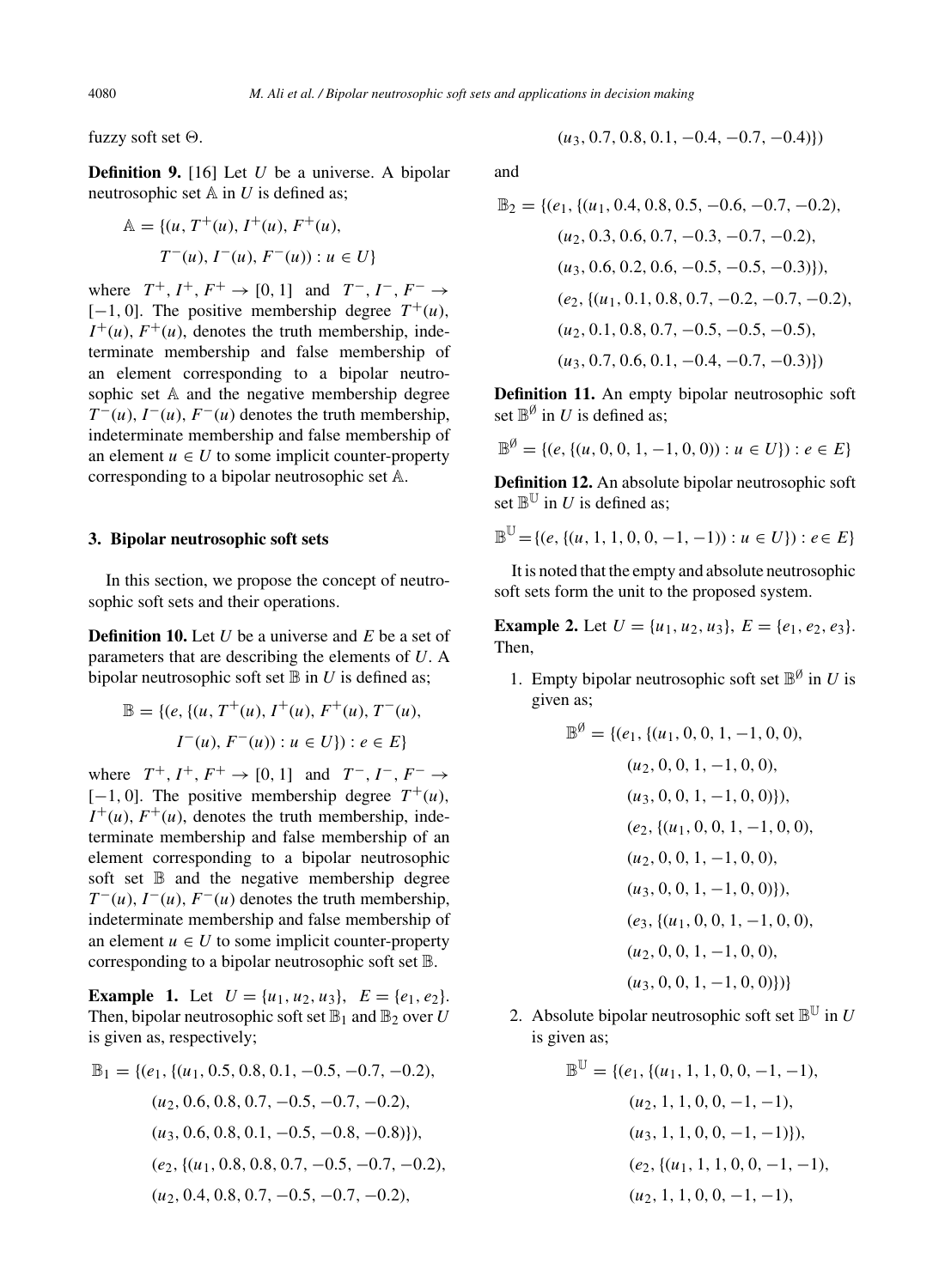$\mathbb{R}$ 

$$
(u_3, 1, 1, 0, 0, -1, -1)\},
$$
  

$$
(e_3, \{(u_1, 1, 1, 0, 0, -1, -1),
$$
  

$$
(u_2, 1, 1, 0, 0, -1, -1),
$$
  

$$
(u_3, 1, 1, 0, 0, -1, -1)\})
$$

**Definition 13.** Let  $\mathbb{B}_i = \{ (e, \{(u, T_i^+(u), I_i^+(u)),$  $F_i^+(u)$ ,  $T_i^-(u)$ ,  $F_i^-(u)$ ,  $F_i^-(u)$ ) :  $u \in U$ } :  $e \in E$ } for  $i = 1, 2$  be two bipolar neutrosophic soft sets over *U*. Then,  $\mathbb{B}_1$  is bipolar neutrosophic soft subset of  $\mathbb{B}_2$ , is denoted by  $\mathbb{B}_1 \subseteq \mathbb{B}_2$ , if  $T_1^+(u) \leq T_2^+(u)$ ,  $I_1^+(u) \geq$  $I_2^+(u)$ ,  $F_1^+(u) \ge F_2^+(u)$ ,  $T_1^-(u) \ge T_2^-(u)$ ,  $I_1^-(u) \le$  $I_2^{-}(u)$  and  $F_1^{-}(u) \leq F_2^{-}(u)$  for all  $(e, u) \in E \times U$ .

**Example 3.** Let  $U = \{u_1, u_2\}$ ,  $E = \{e_1, e_2\}$ . If

$$
\mathbb{B}_1 = \{ (e_1, \{ (u_1, 0.7, 0.8, 0.2, -0.5, -0.9, -0.3), (u_2, 0.6, 0.8, 0.7, -0.5, -0.7, -0.2) \}), (e_2, \{ (u_1, 0.8, 0.8, 0.7, -0.5, -0.7, -0.2), (u_2, 0.4, 0.8, 0.7, -0.5, -0.7, -0.2) \}) \}
$$

and

$$
\mathbb{B}_2 = \{ (e_1, \{ (u_1, 0.8, 0.1, 0.2, -0.6, -0.8, -0.3), (u_2, 0.9, 0.2, 0.3, -0.9, -0.7, -0.2) \}), (e_2, \{ (u_1, 0.9, 0.8, 0.7, -0.5, -0.7, -0.2), (u_2, 0.5, 0.8, 0.7, -0.8, -0.7, -0.1) \}) \}
$$

then, we have  $\mathbb{B}_1 \subseteq \mathbb{B}_2$ .

**Definition 14.** Let  $\mathbb{B}_i = \{(e, \{(u, T_i^+(u), I_i^+(u)),$  $F_i^+(u)$ ,  $T_i^-(u)$ ,  $I_i^-(u)$ ,  $F_i^-(u)$ ) :  $u \in U$ } :  $e \in E$ } for  $i = 1, 2$  be two bipolar neutrosophic soft sets over *U*. Then,  $\mathbb{B}_1$  is bipolar neutrosophic soft equal to  $\mathbb{B}_2$ , is denoted by  $\mathbb{B}_1 = \mathbb{B}_2$ , if  $T_1^+(u) = T_2^+(u)$ ,  $T_1^+(u) =$  $I_2^+(u)$ ,  $F_1^+(u) = F_2^+(u)$ ,  $T_1^-(u) = T_2^-(u)$ ,  $I_1^-(u) =$  $I_2^-(u)$  and  $F_1^-(u) = F_2^-(u)$  for all  $(e, u) \in E \times U$ .

**Definition 15.** Let  $\mathbb B$  be a bipolar neutrosophic soft sets over *U*. Then, the complement of a bipolar neutrosophic soft set  $\mathbb{B}$ , is denoted by  $\mathbb{B}^c$ , is defined as;

$$
\mathbb{B}^c = \{ (e, \{(u, F^+(u), 1 - I^+(u), T^+(u), F^-(u),
$$
  

$$
-1 - I^-(u), T^-(u)) : u \in U \}) : e \in E \}
$$

**Example 4.** Consider the Example 1. Then,

$$
\mathbb{B}^c = \{ (e_1, \{ (u_1, 0.1, 0.2, 0.5, -0.2, -0.3, -0.5), (u_2, 0.7, 0.2, 0.6, -0.2, -0.3, -0.5), (u_3, 0.1, 0.2, 0.6, -0.8, -0.2, -0.5) \},\}
$$

$$
(e_2, (u_1, 0.7, 0.2, 0.8, -0.2, -0.3, -0.5),(u_2, 0.7, 0.2, 0.4, -0.2, -0.3, -0.5),(u_3, 0.1, 0.2, 0.7, -0.4, -0.3, -0.4))}
$$

**Definition 16.** Let  $\mathbb{B}_i = \{ (e, \{(u, T_i^+(u), I_i^+(u)),$  $F_i^+(u)$ ,  $T_i^-(u)$ ,  $I_i^-(u)$ ,  $F_i^-(u)$ ) :  $u \in U$ }) :  $e \in E$ } for  $i = 1, 2$  be two bipolar neutrosophic soft sets over *U*. Then, the union of  $\mathbb{B}_1$  and  $\mathbb{B}_2$ , is denoted by  $\mathbb{B}_1 \cup \mathbb{B}_2$ , is defined as;

$$
1 \sqcup \mathbb{B}_2
$$
  
= { $(e, {(u, max_i\{T_i^+(u)\}, min_i\{I_i^+(u)\},\nmin_i\{F_i^+(u)\}, min_i\{T_i^-(u)\}, max_i\{I_i^-(u)\},\nmax_i\{F_i^-(u)\}) : u \in U\}) : e \in E, and i = 1, 2}$ 

**Example 5.** Consider the Example 1. Then,

$$
\mathbb{B}_1 \sqcup \mathbb{B}_2
$$
\n= {(*e*<sub>1</sub>, {(*u*<sub>1</sub>, 0.5, 0.8, 0.1, -0.6, -0.7, -0.2),  
\n(*u*<sub>2</sub>, 0.6, 0.6, 0.7, -0.5, -0.7, -0.2),  
\n(*u*<sub>3</sub>, 0.6, 0.2, 0.1, -0.5, -0.5, -0.3)}),  
\n(*e*<sub>2</sub>, (*u*<sub>1</sub>, 0.8, 0.8, 0.7, -0.5, -0.7, -0.2),  
\n(*u*<sub>2</sub>, 0.4, 0.8, 0.7, -0.5, -0.7, -0.2),  
\n(*u*<sub>3</sub>, 0.7, 0.6, 0.1, -0.4, -0.7, -0.3))}

**Definition 17.** Let  $\mathbb{B}_i = \{ (e, \{(u, T_i^+(u), I_i^+(u)),$  $F_i^+(u)$ ,  $T_i^-(u)$ ,  $F_i^-(u)$ ,  $F_i^-(u)$ ) :  $u \in U$ }) :  $e \in E$ } for  $i = 1, 2, ..., n$  be *n* bipolar neutrosophic soft sets over *U*. Then, the union of *n* bipolar neutrosophic soft set  $\mathbb{B}_i$ , is denoted by  $\bigcup_{i=1}^n \mathbb{B}_i$ , is defined as;

$$
\Box_{i=1}^{n} \mathbb{B}_{i}
$$
\n= { $(e, \{(u, max_{i} \{T_{i}^{+}(u)\}, min_{i} \{I_{i}^{+}(u)\},$   
\n $min_{i} \{F_{i}^{+}(u)\}, min_{i} \{T_{i}^{-}(u)\}, max_{i} \{I_{i}^{-}(u)\},$   
\n $max_{i} \{F_{i}^{-}(u)\} : u \in U\} : e \in E,$   
\n $i = 1, 2, ..., n$ }

**Definition 18.** Let  $\mathbb{B}_i = \{ (e, \{(u, T_i^+(u), I_i^+(u)),$  $F_i^+(u)$ ,  $T_i^-(u)$ ,  $F_i^-(u)$ ,  $F_i^-(u)$ ) :  $u \in U$ }) :  $e \in E$ } for  $i = 1, 2$  be two bipolar neutrosophic soft sets over  $U$ . Then, the intersection of  $\mathbb{B}_1$  and  $\mathbb{B}_2$ , is denoted by  $\mathbb{B}_1 \sqcap \mathbb{B}_2$ , is defined as;

$$
\mathbb{B}_1 \cap \mathbb{B}_2
$$
  
= { $(e, {(u, min_i\{T_i^+(u)\}, max_i\{I_i^+(u)\}, max_i\{I_i^-(u)\}, max_i\{F_i^-(u)\}, min_i\{I_i^-(u)\}, max_i\{I_i^-(u)\},$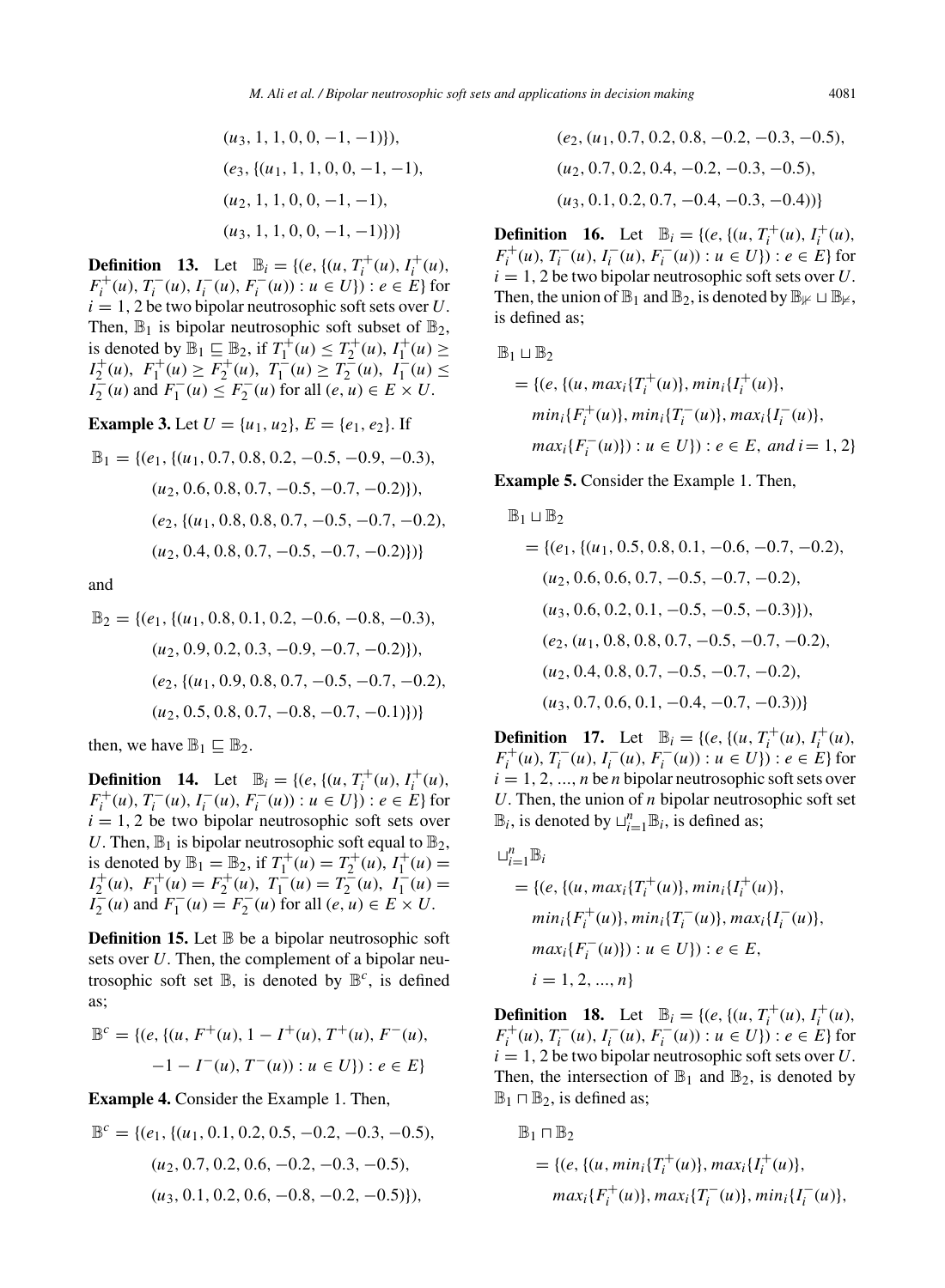$$
min_i\{F_i^-(u)\}: u \in U\}: e \in E, i = 1, 2\}
$$

**Example 6.** Consider the Example 1. Then,

$$
\mathbb{B}_1 \sqcap \mathbb{B}_2
$$
\n= {(*e*<sub>1</sub>, {(*u*<sub>1</sub>, 0.4, 0.8, 0.5, -0.5, -0.7, -0.2),  
\n(*u*<sub>2</sub>, 0.3, 0.8, 0.7, -0.3, -0.7, -0.2),  
\n(*u*<sub>3</sub>, 0.6, 0.8, 0.6, -0.5, -0.8, -0.8)}),  
\n(*e*<sub>2</sub>, (*u*<sub>1</sub>, 0.1, 0.8, 0.7, -0.2, -0.7, -0.2),  
\n(*u*<sub>2</sub>, 0.1, 0.8, 0.7, -0.5, -0.7, -0.5),  
\n(*u*<sub>3</sub>, 0.7, 0.8, 0.1, -0.4, -0.7, -0.4))}

**Definition 19.** Let  $\mathbb{B}_i = \{ (e, \{(u, T_i^+(u), I_i^+(u)),$  $F_i^+(u)$ ,  $T_i^-(u)$ ,  $F_i^-(u)$ ,  $F_i^-(u)$ ) :  $u \in U$ } :  $e \in E$ } for  $i = 1, 2, ..., n$  be *n* bipolar neutrosophic soft sets over *U*. Then, the intersection of *n* bipolar neutrosophic soft set  $\mathbb{B}_i$ , is denoted by  $\bigcap_{i=1}^n \mathbb{B}_i$ , is defined as;

$$
\begin{aligned} \n\Box_{i=1}^n \mathbb{B}_i &= \{ (e, \{ (u, \min_i \{ T_i^+(u) \}, \max_i \{ I_i^+(u) \}, \max_i \{ F_i^+(u) \}, \max_i \{ F_i^-(u) \}, \min_i \{ I_i^-(u) \}, \min_i \{ F_i^-(u) \} ) : u \in U \} ) \\ \n& \therefore e \in E, \text{ and } i = 1, 2, \dots, n \} \n\end{aligned}
$$

**Proposition 1.** *Let*  $\mathbb{B}_i = \{ (e, \{(u, T_i^+(u), I_i^+(u)),$  $F_i^+(u)$ ,  $T_i^-(u)$ ,  $I_i^-(u)$ ,  $F_i^-(u)$ ) :  $u \in U$ ) :  $e \in E$  *for*  $i = 1, 2, 3$  *be three bipolar neutrosophic soft sets over U. Then,*

1. 
$$
\mathbb{B}_1 \sqcup \mathbb{B}_2 = \mathbb{B}_2 \sqcup \mathbb{B}_1
$$
  
\n2.  $\mathbb{B}_1 \sqcap \mathbb{B}_2 = \mathbb{B}_2 \sqcap \mathbb{B}_1$   
\n3.  $\mathbb{B}_1 \sqcup (\mathbb{B}_2 \sqcup \mathbb{B}_3) = (\mathbb{B}_1 \sqcup \mathbb{B}_2) \sqcup \mathbb{B}_3$   
\n4.  $\mathbb{B}_1 \sqcap (\mathbb{B}_2 \sqcap \mathbb{B}_3) = (\mathbb{B}_1 \sqcap \mathbb{B}_2) \sqcap N_3$ 

**Proof.** The proofs can be easily obtained since the max functions and min functions are commutative and associative.

**Proposition 2.** *Let*  $\mathbb{B}_1 = \{ (e, \{(u, T_1^+(u), I_1^+(u)),$  $F_1^+(u)$ ,  $T_1^-(u)$ ,  $T_1^-(u)$ ,  $F_1^-(u)$ ) :  $u \in U$ }) :  $e \in E$ } *be a bipolar neutrosophic soft sets over U. Then,*

*I*.  $(\mathbb{B}_1^c)^c = \mathbb{B}_1$ 2.  $(\mathbb{B}^{\mathbb{U}})^c = \mathbb{B}^{\emptyset}$ 3.  $\mathbb{B}_1 \subseteq \mathbb{B}^{\mathbb{U}}$ 4.  $\mathbb{B}^{\emptyset} \subseteq \mathbb{B}_1$ 5.  $\mathbb{B}_1 \subseteq \mathbb{B}_1$ 

**Proposition 3.** *Let*  $\mathbb{B}_i = \{ (e, \{(u, T_i^+(u), I_i^+(u)),$  $F_i^+(u)$ ,  $T_i^-(u)$ ,  $I_i^-(u)$ ,  $F_i^-(u)$ ) :  $u \in U$ ) :  $e \in E$  *for*  $i = 1, 2, 3$  *be three bipolar neutrosophic soft sets over U. Then,*

*I*.  $\mathbb{B}_1 \sqsubset \mathbb{B}_2 \wedge \mathbb{B}_2 \sqsubset \mathbb{B}_3 \Rightarrow \mathbb{B}_1 \sqsubset \mathbb{B}_3$ 2.  $\mathbb{B}_1 = \mathbb{B}_2 \wedge \mathbb{B}_2 = \mathbb{B}_2 \Leftrightarrow \mathbb{B}_1 = \mathbb{B}_3$ 3.  $\mathbb{B}_1 \sqsubset \mathbb{B}_2 \wedge \mathbb{B}_2 \sqsubset \mathbb{B}_1 \Leftrightarrow \mathbb{B}_1 = \mathbb{B}_2$ 

**Proposition 4.** *Let*  $\mathbb{B}_1 = \{ (e, \{(u, T_1^+(u), I_1^+(u)),$  $F_1^+(u)$ ,  $T_1^-(u)$ ,  $F_1^-(u)$ ,  $F_1^-(u)$ ) :  $u \in U$ }) :  $e \in E$ } *be a bipolar neutrosophic soft sets over U. Then,*

\n- $$
I. \mathbb{B}_1 \sqcup \mathbb{B}_1 = \mathbb{B}_1
$$
\n- $\mathbb{B}_1 \sqcup \mathbb{B}^{\emptyset} = \mathbb{B}_1$
\n- $\mathbb{B}_1 \sqcup \mathbb{B}^{\emptyset} = \mathbb{B}_1$
\n- $\mathbb{B}_1 \sqcup \mathbb{B}^{\mathbb{U}} = \mathbb{B}^{\mathbb{U}}$
\n

**Proposition 5.** *Let*  $\mathbb{B}_i = \{ (e, \{(u, T_i^+(u), I_i^+(u)),$  $F_i^+(u)$ ,  $T_i^-(u)$ ,  $I_i^-(u)$ ,  $F_i^-(u)$ ) :  $u \in U$ }) :  $e \in E$ } *be a bipolar neutrosophic soft sets over U. Then,*

*1.*  $\mathbb{B}_1 \cap \mathbb{B}_1 = \mathbb{B}_1$ 2.  $\mathbb{B}_1 \cap \mathbb{B}^{\emptyset} = \mathbb{B}^{\emptyset}$ 3.  $\mathbb{B}_1 \cap \mathbb{B}^{\mathbb{U}} = \mathbb{B}_1$ 

**Proposition 6.** *Let*  $\mathbb{B}_i = \{ (e, \{(u, T_i^+(u), I_i^+(u)),$  $F_i^+(u)$ ,  $T_i^-(u)$ ,  $I_i^-(u)$ ,  $F_i^-(u)$ ) :  $u \in U$ }) :  $e \in E$ } *for*  $i = 1, 2$  *be two bipolar neutrosophic soft sets over U. Then, De Morgan's laws are valid*

*1*.  $(\mathbb{B}_1 \sqcup \mathbb{B}_2)^c = \mathbb{B}_1^c \sqcap \mathbb{B}_2^c$ <br> *2*.  $(\mathbb{B}_1 \sqcap \mathbb{B}_2)^c = \mathbb{B}_1^c \sqcup \mathbb{B}_2^c$ 

### **Proof.** *i.*

$$
(\mathbb{B}_1 \sqcup \mathbb{B}_1)^c
$$
  
= { $(e, {(u, max_i\{T_i^+(u)\}, min_i\{I_i^+(u)\},\nmin_i\{I_i^+(u)\},\nmin_i\{F_i^-(u)\}, min_i\{T_i^-(u)\})$   
 $max_i\{I_i^-(u)\}, max_i\{F_i^-(u)\} : u \in U\})$   
 $: e \in E, and i = 1, 2\}^c$   
= { $(e, {(u, min_i\{F_i^+(u)\}, 1 - min_i\{I_i^+(u)\},\nmax_i\{T_i^+(u)\}, max_i\{T_i^-(u)\},\n-1 - max_i\{I_i^-(u)\}, min_i\{T_i^-(u)\}) : u \in U\})$   
 $: e \in E, and i = 1, 2\}$   
= { $(e, {(u, min_i\{F_i^+(u)\}, max_i\{1 - I_i^+(u)\},\nmax_i\{T_i^+(u)\}, max_i\{F_i^-(u)\},\nmin_i\{-1 - I_i^-(u)\}, min_i\{T_i^-(u)\}) : u \in U\})$   
 $: e \in E, and i = 1, 2\{(e, {(u, T_i^+(u),\nI_i^-(u), F_i^-(u),\nI_i^-(u), F_i^-(u),\nI_i^-(u), F_i^-(u), T_i^-(u),\nI_i^-(u)) : u \in U\}) : e \in E\}^c$   
{ $(e, {(u, T_i^+(u), T_i^-(u), I_i^-(u), F_i^-(u)) : e \in E}^c)$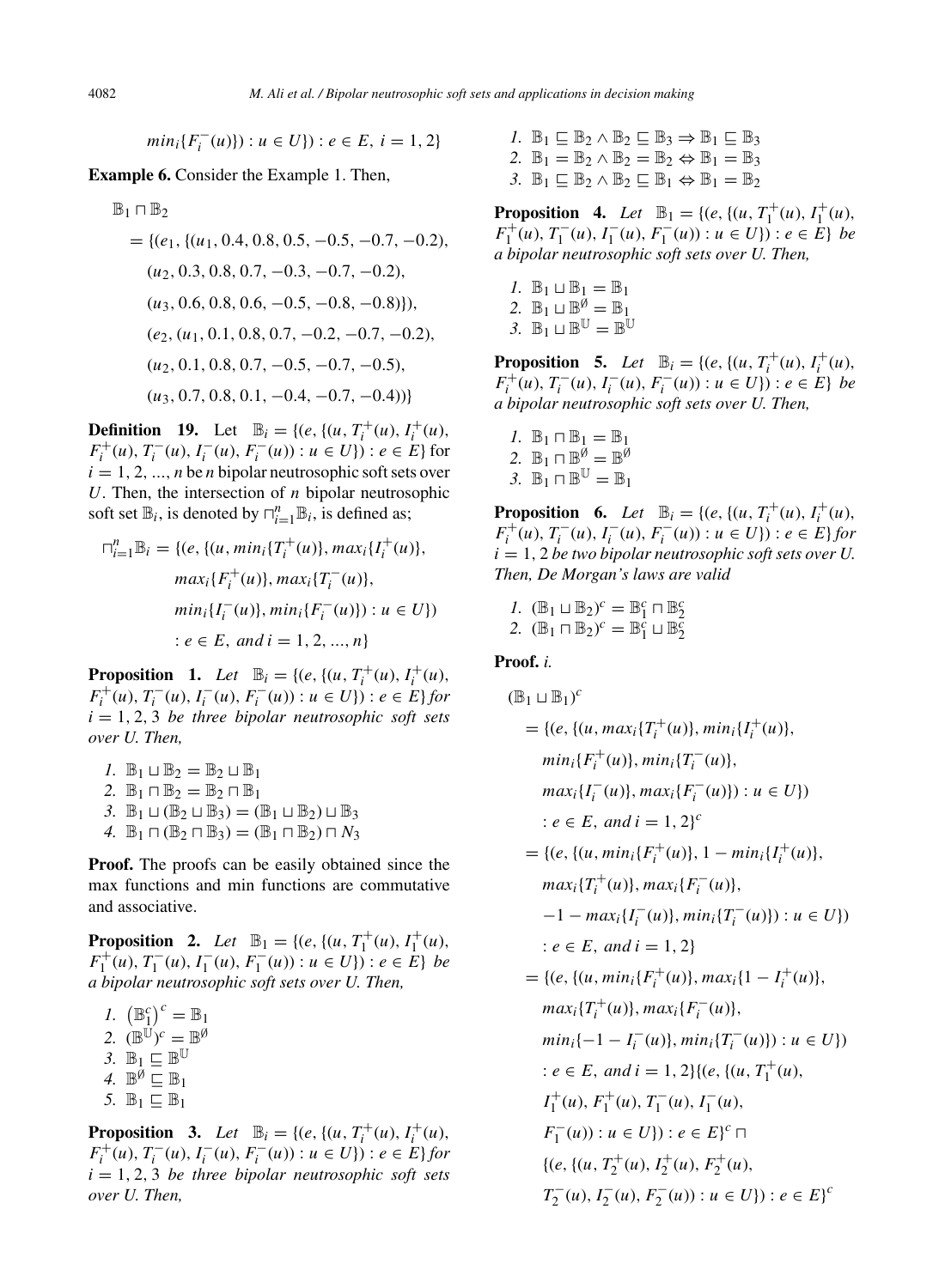$$
= \mathbb{B}_1^c \sqcap \mathbb{B}_2^c
$$

*ii.*

$$
(\mathbb{B}_{1} \cap \mathbb{B}_{1})^{c}
$$
\n
$$
= \{ (e, \{(u, min_{i} \{T_{i}^{+}(u)\}, max_{i} \{I_{i}^{+}(u)\}, max_{i} \{I_{i}^{+}(u)\}, max_{i} \{F_{i}^{-}(u)\}, max_{i} \{I_{i}^{-}(u)\}, max_{i} \{I_{i}^{-}(u)\}, min_{i} \{I_{i}^{-}(u)\} ) : u \in U \} )
$$
\n
$$
:= e \in E, and i = 1, 2 \}^{c}
$$
\n
$$
= \{ (e, \{(u, max_{i} \{F_{i}^{+}(u)\}, min_{i} \{T_{i}^{+}(u)\}, max_{i} \{I_{i}^{-}(u)\}, max_{i} \{I_{i}^{-}(u)\}, min_{i} \{F_{i}^{-}(u)\}, -1 - min_{i} \{I_{i}^{-}(u)\}, max_{i} \{T_{i}^{-}(u)\} ) : u \in U \} )
$$
\n
$$
:= e \in E, and i = 1, 2 \}
$$
\n
$$
= \{ (e, \{(u, max_{i} \{F_{i}^{+}(u)\}, min_{i} \{T_{i}^{+}(u)\}, min_{i} \{I_{i}^{-}(u)\}, min_{i} \{I_{i}^{-}(u)\}, min_{i} \{F_{i}^{-}(u)\}, max_{i} \{I_{i}^{-}(u)\}, max_{i} \{I_{i}^{-}(u)\} ) : u \in U \} )
$$
\n
$$
:= e \in E, and i = 1, 2 \}
$$
\n
$$
= \{ (e, \{(u, T_{1}^{+}(u), I_{1}^{+}(u), max_{i} \{I_{i}^{-}(u)\}, max_{i} \{T_{i}^{-}(u)\}, F_{i}^{-}(u)\}, Var_{i}^{-}(u), T_{i}^{-}(u), T_{i}^{-}(u), T_{i}^{-}(u), T_{i}^{-}(u), T_{i}^{-}(u), T_{i}^{-}(u), T_{i}^{-}(u), T_{i}^{-}(u), T_{i}^{-}(u), T_{i}^{-}(u), T_{i}^{-}(u), T_{i}^{-}(u), T_{i}^{-}(u), T_{i}^{-}(u), T_{i}^{-}(u), T_{i}^{-}(u), T_{i}^{-}(u), T_{i}^{-}(u), T_{i}^{-}(u), T_{i}^{-}(u), T_{i}
$$

**Proposition** 7. *Let*  $\mathbb{B}_i = \{ (e, \{(u, T_i^+(u), I_i^+(u)),$  $F_i^+(u)$ ,  $T_i^-(u)$ ,  $I_i^-(u)$ ,  $F_i^-(u)$ ) :  $u \in U$ ) :  $e \in E$  *for*  $i = 1, 2, 3$  *be three bipolar neutrosophic soft sets over U. Then,*

*1*.  $\mathbb{B}_1 \cap (\mathbb{B}_2 \sqcup \mathbb{B}_3) = (\mathbb{B}_1 \cap \mathbb{B}_2) \sqcup (\mathbb{B}_1 \cap \mathbb{B}_3)$ 2.  $\mathbb{B}_1 \sqcup (\mathbb{B}_2 \sqcap \mathbb{B}_3) = (\mathbb{B}_1 \sqcup \mathbb{B}_2) \sqcap (\mathbb{B}_1 \sqcup \mathbb{B}_3)$ 

# **4. Aggregation bipolar neutrosophic soft operator**

In this section, we propose an aggregation bipolar neutrosophic soft operator of a bipolar neutrosophic soft sets. Also, we develope an algorithm based on bipolar neutrosophic soft sets and give numerical

examples to show the feasibility and effectiveness of the developed approach.

**Definition** 20. Let  $\mathbb{B} = \{ (e, \{(u, T^+(u), I^+(u)),$ *F*<sup>+</sup>(*u*)*, T*<sup>−</sup>(*u*)*, I*<sup>−</sup>(*u*)*, F<sup>−</sup>*(*u*)) : *u* ∈ *U*}) : *e* ∈ *E*} =  $\{ \{ (u, T_e^+(u), I_e^+(u), F_e^+(u), T_e^-(u), I_e^-(u), F_e^-(u)) \}$  $u \in U$  :  $e \in E$  be a bipolar neutrosophic soft sets over *U*. Then, aggregation bipolar neutrosophic soft operator, denoted by B*agg*, is defined as;

$$
\mathbb{B}_{agg} = {\mu_{\mathbb{B}}(u)}/{u : u \in U}
$$
  

$$
\mu_{\mathbb{B}}(u) = \frac{1}{2|E \times U|} \sum_{e \in E} (|1 - I_e^+(u)(T_e^+(u) - F_e^+(u))
$$
  

$$
+ I_e^-(u)(T_e^-(u) - F_e^-(u))|)
$$

where  $|E \times U|$  is the cardinality of  $E \times U$ .

Now we give a decision algorithm for bipolar neutrosophic soft sets.

# **Algorithm.**

- 1. Construct the bipolar neutrosophic soft set on*U*.
- 2. Compute the aggregation bipolar neutrosophic soft operator.
- 3. Find an optimum alternative set on *U*.

**Example 7.**(It is adopted from [14]) Assume that that a workplace wants to fill a position. There are 5 candidates who fill in a form in order to apply formally for the position. There is a decision maker (DM), that is from the department of human resources.

He want to interview the candidates, but it is very difficult to make it all of them. Therefore, by using the bipolar neutrosophic soft decision making method, the number of candidates are reduced to a suitable one. Assume that the set of candidates  $U = \{u_1, u_2, u_3, u_4, u_5\}$  which may be characterized by a set of parameters  $E = \{e_1, e_2, e_3\}$  which is " $e_1$  = *experience*", " $e_2$  = *technical information*" and " $e_3 = age$ ". Now, we can apply the method as follows:

1. DM constructs a bipolar neutrosophic soft  $\mathbb B$ over the alternatives set *U* as;

$$
\mathbb{B} = \{ (e_1, \{ (u_1, 0.8, 0.9, 0.4, -0.5, -0.7, -0.6), (u_2, 0.5, 0.4, 0.8, -0.5, -0.7, -0.5), (u_3, 0.5, 0.5, 0.8, -0.5, -0.8, -0.9), (u_4, 0.9, 0.8, 0.3, -0.5, -0.2, -0.7), (u_5, 0.5, 0.5, 0.4, -0.9, -0.8, -0.8)) \},\
$$

$$
(e_2, \{ (u_1, 0.8, 0.4, 0.7, -0.4, -0.2, -0.6), (u_1, 0.8, 0.4, 0.7, -0.4, -0.2, -0.6), (u_2, 0.6, 0.4, 0.6, 0.7, -0.4, -0.2, -0.6) \}
$$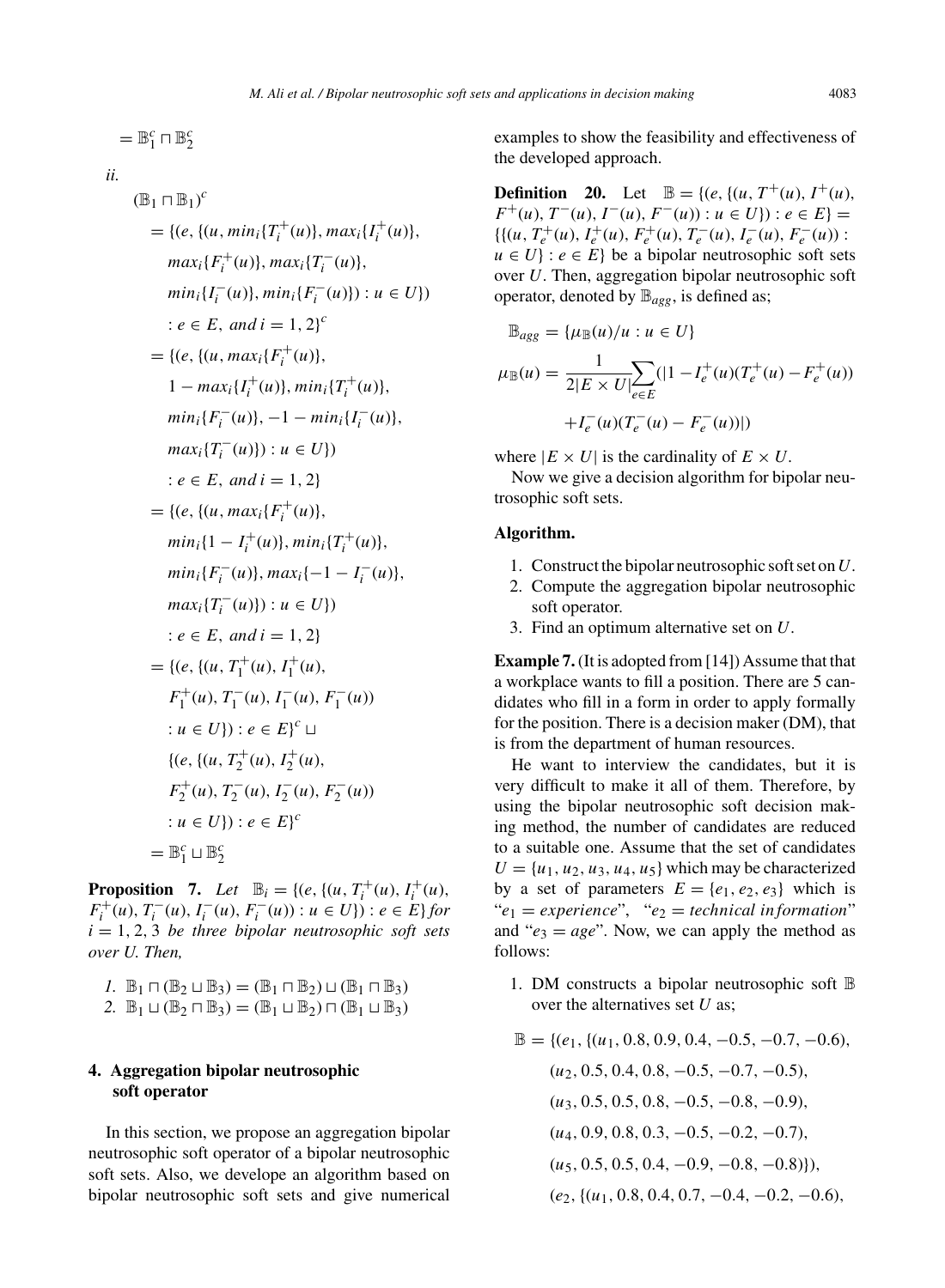$$
(u_2, 0.5, 0.3, 0.7, -0.9, -0.7, -0.8),
$$
  
\n
$$
(u_3, 0.5, 0.9, 0.8, -0.5, -0.7, -0.6)),
$$
  
\n
$$
(u_4, 0.5, 0.7, 0.8, -0.9, -0.3, -0.7),
$$
  
\n
$$
(u_5, 0.4, 0.1, 0.8, -0.5, -0.8, -0.9)),
$$
  
\n
$$
(e_3, \{(u_1, 0.7, 0.8, 0.6, -0.5, -0.1, -0.8),
$$
  
\n
$$
(u_2, 0.8, 0.9, 0.4, -0.5, -0.4, -0.8),
$$
  
\n
$$
(u_3, 0.2, 0.9, 0.5, -0.1, -0.9, -0.4),
$$
  
\n
$$
(u_4, 0.5, 0.4, 0.2, -0.5, -0.6, -0.9),
$$
  
\n
$$
(u_5, 0.9, 0.8, 0.8, -0.5, -0.7, -0.1))})
$$

2. DM finds the aggregation bipolar neutrosophic soft operator  $\mathbb{B}_{agg}$  of  $\mathbb{B}$  as;

$$
\mathbb{B}_{agg} = \{0.0793/u_1, 0.0923/u_2, 0.1010/u_3, 0.0797/u_4, 0.0983/u_5\}
$$

3. Finally, DM chooses  $u_3$  for the position from B<sub>agg</sub> since it has the maximum degree 0.1010 among the others.

**Example 8.** (It is adopted from [31]) Let  $U =$ {*o*1*, o*2*, o*3*, o*4*, o*5*, o*6} be the set of objects having different colors, sizes and surface texture features. The parameter set,  $E = \{e_1, e_2, e_3\}$  in which " $e_1$  = *color space*", " $e_2$  = *size*" and " $e_3$  = *surface texture*". We can apply the algorithm as follows:

1. DM constructs a bipolar neutrosophic soft B over the alternatives set *U* as;

$$
\mathbb{B} = \{ (e_1, \{ (o_1, 0.3, 0.4, 0.6, -0.3, -0.5, -0.4), (o_2, 0.3, 0.9, 0.3, -0.6, -0.7, -0.4), (o_3, 0.4, 0.5, 0.8, -0.5, -0.6, -0.7), (o_4, 0.8, 0.2, 0.4, -0.7, -0.3, -0.5), (o_5, 0.7, 0.3, 0.6, -0.7, -0.6, -0.6), (o_6, 0.9, 0.2, 0.4, -0.7, -0.6, -0.6) \},\n(e_2, \{(o_1, 0.4, 0.2, 0.8, -0.6, -0.4, -0.8), (o_2, 0.8, 0.6, 0.3, -0.7, -0.5, -0.6), (o_3, 0.6, 0.4, 0.4, -0.3, -0.7, -0.8), (o_4, 0.9, 0.8, 0.2, -0.7, -0.5, -0.6), (o_5, 0.2, 0.1, 0.9, -0.3, -0.6, -0.7), (o_6, 0.3, 0.2, 0.8, -0.3, -0.5, -0.7) \},\n(e_3, \{(o_1, 0.3, 0.4, 0.1, -0.7, -0.3, -0.6), -0.6, -0.7, -0.8, -0.6)\}
$$

- (*o*2*,* 0*.*8*,* 0*.*9*,* 0*.*4*,* −0*.*5*,* −0*.*4*,* −0*.*8)*,* (*o*3*,* 0*.*5*,* 0*.*6*,* 0*.*3*,* −0*.*3*,* −0*.*7*,* −0*.*6)*,* (*o*4*,* 0*.*7*,* 0*.*6*,* 0*.*6*,* −0*.*3*,* −0*.*4*,* −0*.*7)*,* (*o*5*,* 0*.*6*,* 0*.*8*,* 0*.*5*,* −0*.*3*,* −0*.*5*,* −0*.*3)*,* (*o*6*,* 0*.*8*,* 0*.*7*,* 0*.*7*,* −0*.*3*,* −0*.*5*,* −0*.*3)})}
- 2. DM finds the aggregation bipolar neutrosophic soft operator  $\mathbb{B}_{agg}$  of  $\mathbb{B}$  as;

$$
\mathbb{B}_{agg} = \{0.1007/o_1, 0.0803/o_2, 0.0773/o_3, 0.0750/o_4, 0.0927/o_5, 0.930/o_6\}
$$

3. Finally, DM chooses  $o_1$  for the position from B<sub>agg</sub> since it has the maximum degree 0.1007 among the others.

**Example 9.** (It is adopted from [27]) We consider the problem to select the most suitable house which Mr. X is going to choose on the basis of his m number of parameters out of n number of houses (we choose  $n = 5$  and  $m = 5$ ). Let  $U =$  ${h_1, h_2, h_3, h_4, h_5}$  be the set of houses having different features  $E = \{e_1, e_2, e_3, e_4, e_5\}$  in which in which " $e_1 = \text{beautiful"}, \text{ "}e_2 = \text{cheap"}, \text{ "}e_3 =$ *in good repairing*", " $e_4$  = *moderate*" and " $e_5$  = *wooden*". We can apply the algorithm as follow:

- 1. DM constructs a bipolar neutrosophic soft  $\mathbb B$ over the alternatives set *U* as;
- $\mathbb{B} = \{ (e_1, \{(h_1, 0.6, 0.3, 0.8, -0.5, -0.7, -0.6),$ (*h*2*,* 0*.*7*,* 0*.*2*,* 0*.*6*,* −0*.*5*,* −0*.*7*,* −0*.*5)*,* (*h*3*,* 0*.*8*,* 0*.*3*,* 0*.*4*,* −0*.*5*,* −0*.*8*,* −0*.*9)*,* (*h*4*,* 0*.*7*,* 0*.*5*,* 0*.*6*,* −0*.*5*,* −0*.*2*,* −0*.*7)*,* (*h*5*,* 0*.*8*,* 0*.*6*,* 0*.*7*,* −0*.*9*,* −0*.*8*,* −0*.*8)})*,* (*e*2*,*{(*h*1*,* 0*.*5*,* 0*.*2*,* 0*.*6*,* −0*.*4*,* −0*.*2*,* −0*.*6)*,* (*h*2*,* 0*.*6*,* 0*.*3*,* 0*.*7*,* −0*.*9*,* −0*.*7*,* −0*.*8)*,* (*h*3*,* 0*.*8*,* 0*.*5*,* 0*.*1*,* −0*.*6*,* −0*.*8*,* −0*.*6))*,* (*h*4*,* 0*.*6*,* 0*.*8*,* 0*.*7*,* −0*.*9*,* −0*.*3*,* −0*.*7)*,* (*h*5*,* 0*.*5*,* 0*.*6*,* 0*.*8*,* −0*.*5*,* −0*.*8*,* −0*.*9)})*,* (*e*3*,*{(*h*1*,* 0*.*7*,* 0*.*3*,* 0*.*4*,* −0*.*5*,* −0*.*1*,* −0*.*8)*,* (*h*2*,* 0*.*7*,* 0*.*5*,* 0*.*6*,* −0*.*5*,* −0*.*4*,* −0*.*8)*,* (*h*3*,* 0*.*3*,* 0*.*5*,* 0*.*6*,* −0*.*1*,* −0*.*9*,* −0*.*4)*,* (*h*4*,* 0*.*7*,* 0*.*6*,* 0*.*8*,* −0*.*5*,* −0*.*6*,* −0*.*9)*,* (*h*5*,* 0*.*8*,* 0*.*7*,* 0*.*6*,* −0*.*5*,* −0*.*7*,* −0*.*1)})*,*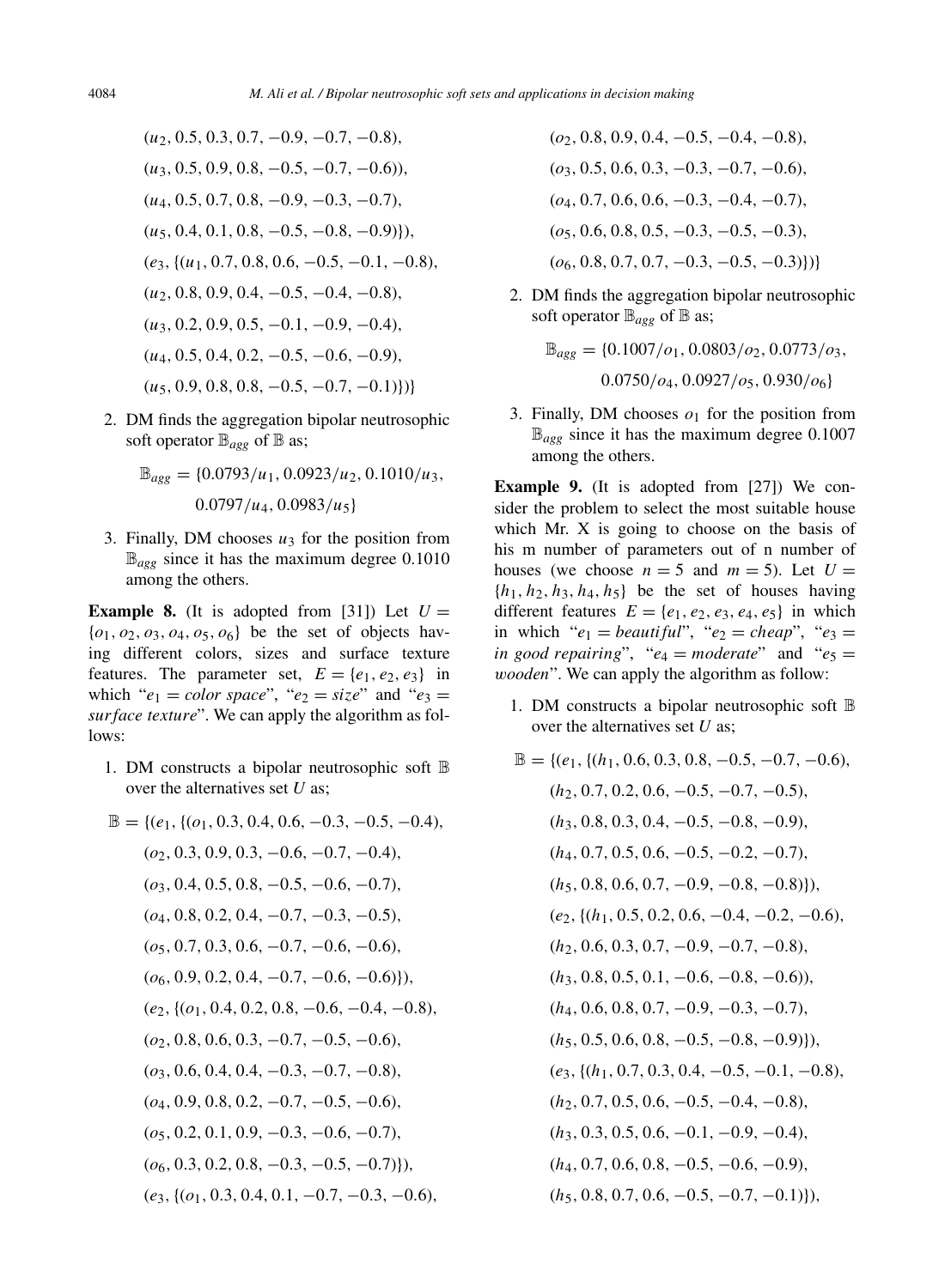- (*e*4*,*{(*h*1*,* 0*.*8*,* 0*.*5*,* 0*.*6*,* −0*.*5*,* −0*.*1*,* −0*.*8)*,* (*h*2*,* 0*.*6*,* 0*.*8*,* 0*.*3*,* −0*.*5*,* −0*.*4*,* −0*.*8)*,* (*h*3*,* 0*.*7*,* 0*.*2*,* 0*.*1*,* −0*.*1*,* −0*.*9*,* −0*.*4)*,* (*h*4*,* 0*.*8*,* 0*.*3*,* 0*.*6*,* −0*.*5*,* −0*.*6*,* −0*.*9)*,* (*h*5*,* 0*.*7*,* 0*.*8*,* 0*.*3*,* −0*.*5*,* −0*.*7*,* −0*.*1)})*,* (*e*5*,*{(*h*1*,* 0*.*6*,* 0*.*7*,* 0*.*2*,* −0*.*5*,* −0*.*1*,* −0*.*8)*,* (*h*2*,* 0*.*8*,* 0*.*1*,* 0*.*8*,* −0*.*5*,* −0*.*4*,* −0*.*8)*,* (*h*3*,* 0*.*7*,* 0*.*2*,* 0*.*6*,* −0*.*1*,* −0*.*9*,* −0*.*4)*,* (*h*4*,* 0*.*8*,* 0*.*3*,* 0*.*8*,* −0*.*5*,* −0*.*6*,* −0*.*9)*,* (*h*5*,* 0*.*7*,* 0*.*2*,* 0*.*6*,* −0*.*5*,* −0*.*7*,* −0*.*1)})}
- 2. DM finds the aggregation bipolar neutrosophic soft operator  $\mathbb{B}_{agg}$  of  $\mathbb{B}$  as;

$$
\mathbb{B}_{agg} = \{0.1470/h_1, 0.1477/h_2, 0.1137/h_3, 0.1443/h_4, 0.1747/h_5\}
$$

3. Finally, DM chooses  $h<sub>5</sub>$  for the position from  $\mathbb{B}_{\text{age}}$  since it has the maximum degree 0.1747 among the others.

It has been observed in Examples 7–9 that the proposed method requires less steps of computation than the relevant works in [14, 27, 31] whilst provides more information on membership degrees (positive and negative) for decision.

## **5. Conclusion**

In this paper, we introduced the bipolar neutrosophic soft set that combines soft sets and bipolar neutrosophic sets. Some new operations on bipolar neutrosophic soft sets were designed. We developed a decision making method based on bipolar neutrosophic soft sets. Numerical examples taken from the existing works [14, 27, 31] were performed to show the feasibility and electiveness of the developed approach. For further study, we will apply our work to real world problems with realistic data and extend proposed algorithm to other decision making models with vagueness and uncertainty. An extension from Bipolar to Tripolar Neutrosophic Soft Sets and even Multipolar Neutrosophic Soft Sets as inspired in [35] will be our next targets.

## **Acknowledgments**

This research is funded by Vietnam National Foundation for Science and Technology Development (NAFOSTED) under grant number 102.01-2017.02.

#### **References**

- [1] M. Ali and F. Smarandache, Complex neutrosophic set, *Neural Computing and Applications* **25** (2016), 1–18.
- [2] M. Ali and F. Smarandache, The theory of neutrosophic cubic sets and their applications in pattern recognition, *Journal of Intelligent and Fuzzy Systems* **30**(4) (2016), 1957–1963.
- [3] M. Aslam, S. Abdullah and K. Ullah, *Bipolar Fuzzy Soft Sets And Its Applications in Decision Making Problem*, arXiv:1303.6932v1 [cs. AI] 23, 2013.
- [4] K.T. Atanassov, *Intuitionistic Fuzzy Sets*, Pysica-Verlag A Springer-Verlag Company, New York, 1999.
- [5] P. Bosc and O. Pivert, On a fuzzy bipolar relational algebra, *Information Sciences* **219** (2013), 1–16.
- [6] S. Broumi, I. Deli and F. Smarandache, Relations on interval valued neutrosophic soft sets, *Journal of New Results in Science* **5** (2014), 1–20.
- [7] S. Broumi and I. Deli, Correlation measure for neutrosophic refined sets and its application in medical diagnosis, *Palestine Journal of Mathematics* **5**(1) (2016), 135–143.
- [8] S. Broumi, I. Deli and F. Smarandache, N-valued Interval Neutrosophic Sets and Their Application in Medical Diagnosis, Critical Review, Center for Mathematics of Uncertainty, Creighton University, USA, 10, 2015, pp. 46–69.
- [9] N. Çağman and S. Enginoğlu, Soft set theory and uniint decision making, *European Journal of Operational Research* **207** (2010), 848–855.
- [10] N. Cağman, Contributions to the theory of soft sets, *Journal of New Results in Science* **4** (2014), 33–41.
- [11] N. Çağman and I. Deli, Means of FP-Soft sets and its applications, *Hacettepe Journal of Mathematics and Statistics* **41**(5) (2012), 615–625.
- [12] N. Cağman and I. Deli, Product of FP-soft sets and its applications, *Hacettepe Journal of Mathematics and Statistics* **41**(3) (2012), 365–374.
- [13] I. Deli and S. Broumi, Neutrosophic soft matrices and NSM decision making, *Journal of Intelligent and Fuzzy Systems* **28**(5) (2015), 2233–2241.
- [14] I. Deli and N. Cagman, Intuitionistic fuzzy parameterized soft set theory and its decision making, *Applied Soft Computing* **2** (2015), 109–113.
- [15] I. Deli and S. Broumi, Neutrosophic soft relations and some properties, *Annals of Fuzzy Mathematics and Informatics* **9**(1) (2015), 169–182.
- [16] I. Deli, M. Ali and F. Smarandache, Bipolar Neutrosophic Sets and Their Application Based on Multi-Criteria Decision Making Problems, *Proceedings of the 2015 International Conference on Advanced Mechatronic Systems*, Beijing, China, 2015.
- [17] I. Deli, Interval-valued neutrosophic soft sets and its decision making, *International Journal of Machine Learning and Cybernetics*. DOI: 10.1007/s13042-015-0461-3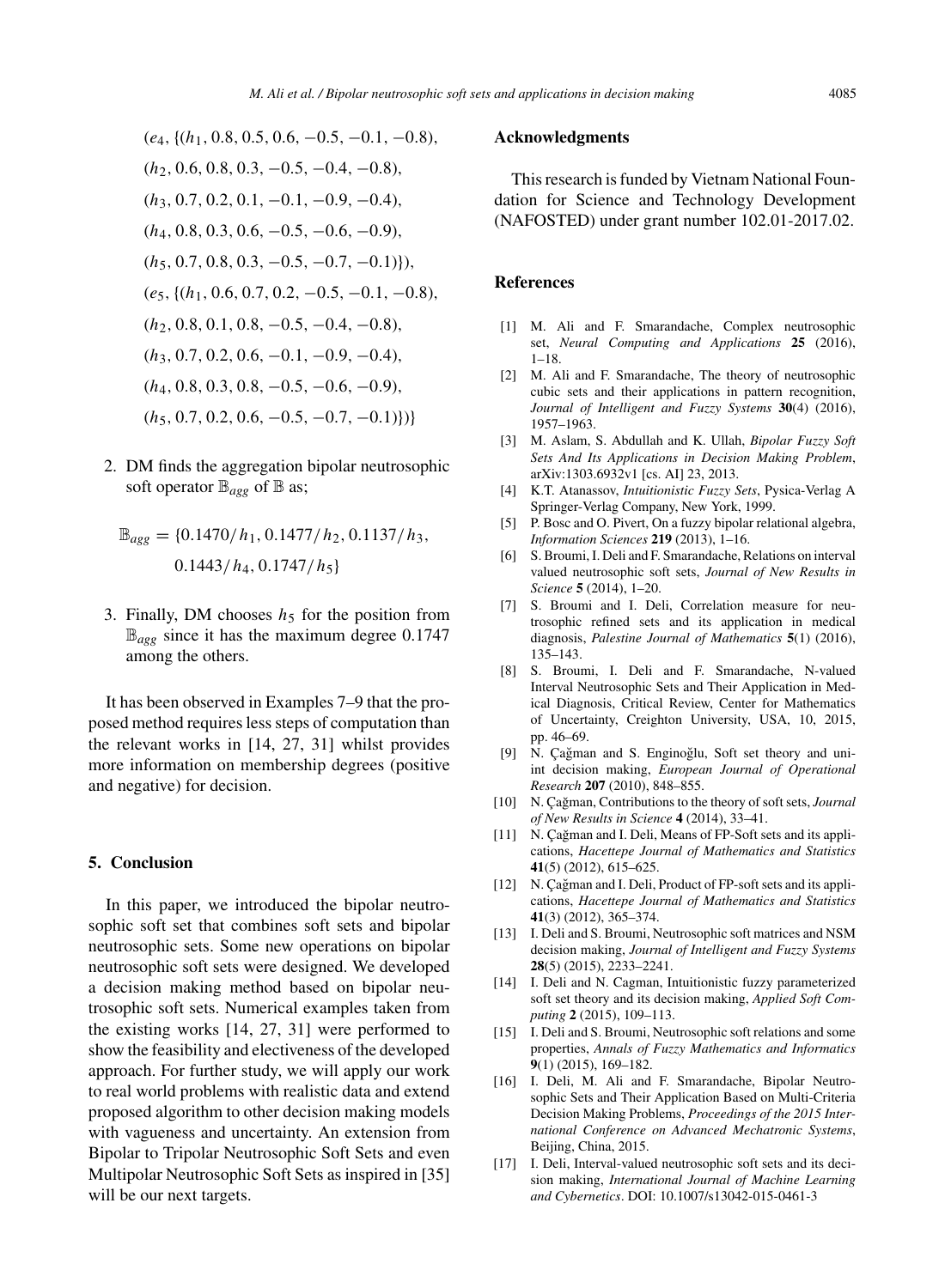- [18] I. Deli, S. Broumi and S.F. Smarandache, On neutrosophic refined sets and their applications in medical diagnosis, *Journal of New Theory* **6** (2015), 88–98.
- [19] Ý. Deli, NPN-soft sets theory and applications, *Annals of Fuzzy Mathematics and Informatics* **10**(6) (2015), 847–862.
- [20] I. Deli and Y. Subas, A ranking method of single valued neutrosophic numbers and its applications to multiattribute decision making problems, *International Journal of Machine Learning and Cybernetics* (2015). DOI: 10.1007/s13042-016-0505-3
- [21] F. Feng, C. Li, B. Davvaz, M. Irfan and M. Ali, Soft sets combined with fuzzy sets and rough sets: A tentative approach, *Soft Computing* **14** (2010), 899–911.
- [22] F. Karaaslan and S. Karatas, A new approach to bipolar soft sets and its applications, *Discrete Mathematics, Algorithms and Applications* (2015). DOI: 10.1142/ S1793830915500548
- [23] M.K. Kang and J.G. Kang, Bipolar fuzzy set theory applied to sub-semigroups with operators in semigroups, *J Korean Soc Math Educ Ser B Pure Appl Math* **19**(1) (2012), 23–35.
- [24] K.M. Lee, Bipolar-valued fuzzy sets and their operations, *Proc Int Conf on Intelligent Technologies*, Bangkok, Thailand, 2000, pp. 307–312.
- [25] K.J. Lee, Bipolar fuzzy subalgebras and bipolar fuzzy ideals of BCK/BCI-algebras, *Bull Malays Math Sci Soc* **32**(3) (2009), 361–373.
- [26] P.K. Maji, A.R. Roy and R. Biswas, Intuitionistic fuzzy soft sets, *The Journal of Fuzzy Mathematics* **9**(3) (2001), 677–692.
- [27] P.K. Maji, A neutrosophic soft set approach to a decision making problem, *Annals of Fuzzy Mathematics and Informatics* **3**(2) (2012), 313–319.
- [28] P.K. Maji, Neutrosophic soft set, *Annals of Fuzzy Mathematics and Informatics* **5**(1) (2013), 157–168.
- [29] D.A. Molodtsov, Soft set theory-first results, *Comput Math Appl* **37** (1999), 19–31.
- [30] J.I. Mondal and T.K. Roy, Some properties on intuitionistic fuzzy soft matrices, *International Journal of Mathematics Research* **5**(2) (2013), 267–276.
- [31] A.R. Roy and P.K. Maji, A fuzzy soft set theoretic approach to decision making problems, *J Comput Appl Math* **203** (2007), 412–418.
- [32] F. Smarandache, *A Unifying Field in Logics*, Neutrosophy: Neutrosophic Probability, Set and Logic, Rehoboth: American Research Press, 1998.
- [33] H. Wang, F. Smarandache, Q. Zhang and R. Sunderraman, Single valued neutrosophic sets, *Multispace and Multistructure* **4** (2010), 410–413.
- [34] L.A. Zadeh, Fuzzy sets, *Inform and Control* **8** (1965), 338–353.
- [35] F. Smarandache, Neutrosophic Overset, Neutrosophic Underset, and Neutrosophic Offset. Similarly for Neutrosophic Over-/Under-/Off-Logic, Probability, and Statistics, arXiv preprint arXiv:1607.00234, 2016.
- [36] S. Broumi, F. Smarandache, M. Talea and A. Bakali, An introduction to bipolar single valued neutrosophic graph theory,*Applied Mechanics and Materials* **841** (2016), 184–191.
- [37] S. Broumi, A. Bakali, M. Talea, F. Smarandache and M. Ali, Shortest path problem under bipolar neutrosphic setting, *Applied Mechanics and Materials* **859** (2016), 59–66.
- [38] L.H. Son, B.C. Cuong and H.V. Long, Spatial interaction modification model and applications to geo-demographic analysis, *Knowledge-Based Systems* **49** (2013), 152–170.
- [39] L.H. Son, N.D. Linh and H.V. Long, A lossless DEM compression for fast retrieval method using fuzzy clustering and MANFIS neural network, *Engineering Applications of Artificial Intelligence* **29** (2014), 33–42.
- [40] L.H. Son, Enhancing clustering quality of geo-demographic analysis using context fuzzy clustering type-2 and particle swarm optimization, *Applied Soft Computing* **22** (2014), 566–584.
- [41] L.H. Son, HU-FCF: A hybrid user-based fuzzy collaborative filtering method in recommender systems, *Expert Systems With Applications* **41**(15) (2014), 6861–6870.
- [42] L.H. Son, DPFCM: A novel distributed picture fuzzy clustering method on picture fuzzy sets, *Expert Systems With Applications* **42**(1) (2015), 51–66.
- [43] L.H. Son and N.T. Thong, Intuitionistic fuzzy recommender systems: An effective tool for medical diagnosis, *Knowledge-Based Systems* **74** (2015), 133–150.
- [44] N.T. Thong and L.H. Son, HIFCF: An effective hybrid model between picture fuzzy clustering and intuitionistic fuzzy recommender systems for medical diagnosis, *Expert Systems With Applications* **42**(7) (2015), 36823701.
- [45] L.H. Son, HU-FCF++: A novel hybrid method for the new user cold-start problem in recommender systems, *Engineering Applications of Artificial Intelligence* **41** (2015), 207–222.
- [46] L.H. Son, A novel kernel fuzzy clustering algorithm for geodemographic analysis, *Information Sciences* **317** (2015), 202–223.
- [47] L.H. Son and T.M. Tuan, A cooperative semi-supervised fuzzy clustering framework for dental X-ray image segmentation, *Expert Systems With Applications* **46** (2016), 380–393.
- [48] L.H. Son, Dealing with the new user cold-start problem in recommender systems: A comparative review, *Information Systems* **58** (2016), 87–104.
- [49] A.W. Wijayanto, A. Purwarianti and L.H. Son, Fuzzy geographically weighted clustering using artificial bee colony: An efficient geo-demographic analysis algorithm and applications to the analysis of crime behavior in population, *Applied Intelligence* **44**(2) (2016), 377–398.
- [50] P.H. Thong and L.H. Son, Picture fuzzy clustering: A new computational intelligence method, *Soft Computing* **20**(9) (2016), 3549–3562.
- [51] L.H. Son and P.V. Hai, A novel multiple fuzzy clustering method based on internal clustering validation measures with gradient descent, *International Journal of Fuzzy Systems* **18**(5) (2016), 894–903.
- [52] T.M. Tuan, T.T. Ngan and L.H. Son, A novel semisupervised fuzzy clustering method based on interactive fuzzy satisficing for dental X-Ray image segmentation, *Applied Intelligence* **45**(2) (2016), 402–428.
- [53] L.H. Son and P.H. Phong, On the performance evaluation of intuitionistic vector similarity measures for medical diagnosis, *Journal of Intelligent and Fuzzy Systems* **31** (2016), 1597–1608.
- [54] L.H. Son, Generalized picture distance measure and applications to picture fuzzy clustering, *Applied Soft Computing* **46** (2016), 284–295.
- [55] P.H. Thong and L.H. Son, A novel automatic picture fuzzy clustering method based on particle swarm optimization and picture composite cardinality, *Knowledge-Based Systems* **109** (2016), 48–60.
- [56] P.H. Thong and L.H. Son, Picture fuzzy clustering for complex data,*Engineering Applications of Artificial Intelligence* **56** (2016), 121130.